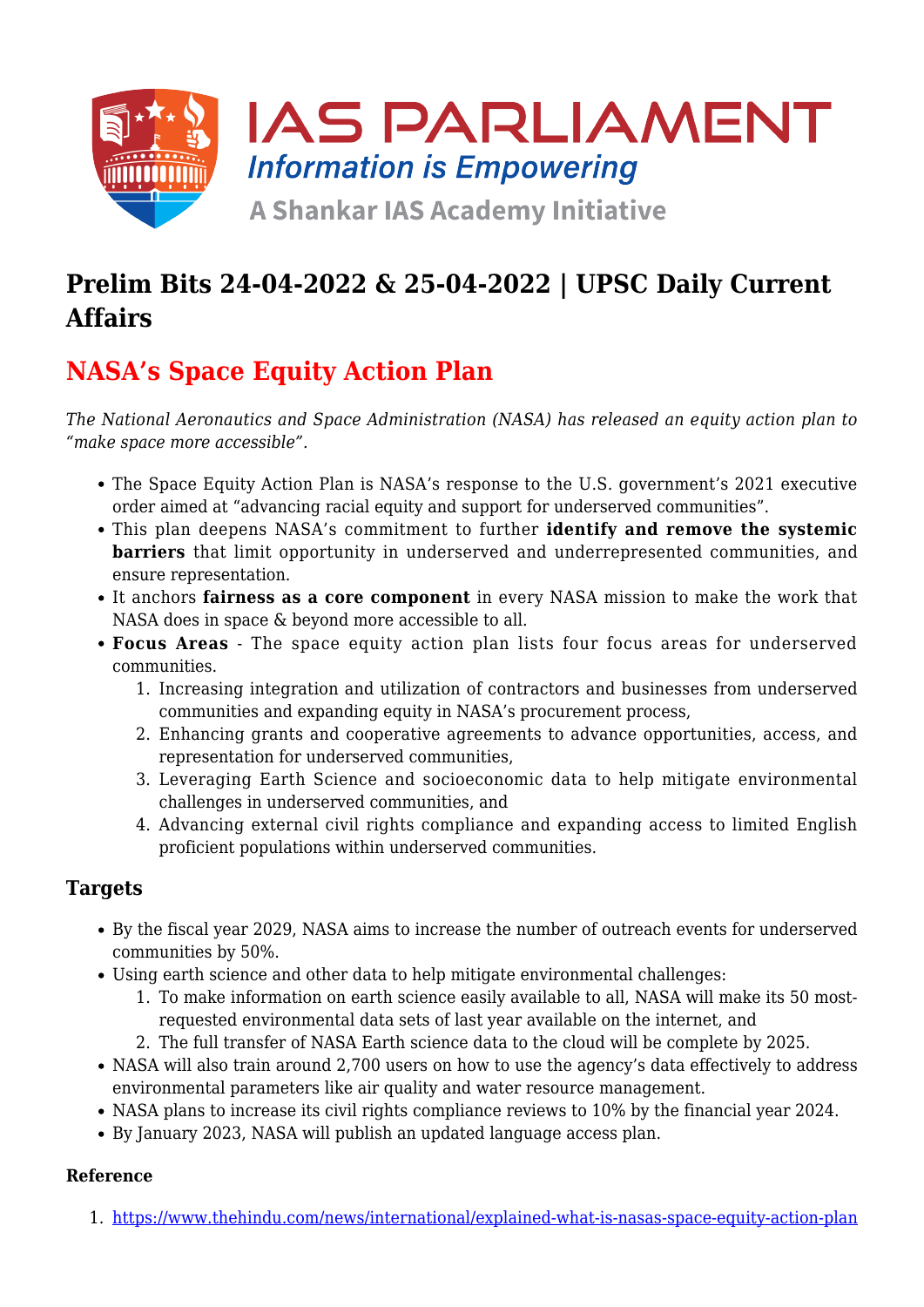[/article65348438.ece?homepage=true](https://www.thehindu.com/news/international/explained-what-is-nasas-space-equity-action-plan/article65348438.ece?homepage=true)

- 2. [https://www.nasa.gov/press-release/nasa-releases-equity-action-plan-to-make-space-more-acce](https://www.nasa.gov/press-release/nasa-releases-equity-action-plan-to-make-space-more-accessible-to-all) [ssible-to-all](https://www.nasa.gov/press-release/nasa-releases-equity-action-plan-to-make-space-more-accessible-to-all)
- 3. <https://www.whitehouse.gov/wp-content/uploads/2022/04/NASA-EO13985-equity-summary.pdf>

## **Blue Straggler Stars**

*Bengaluru-based Indian Institute of Astrophysics (IIAP) has found support for one way to understand the aberrant behavior of blue stragglers, a particular type of star seen in clusters and also, sometimes, alone.*

For this, the IIAP made use of the observations by the Ultra Violet Imaging Telescope (UVIT) instrument of [ASTROSAT](https://www.iasparliament.com/current-affairs/upsc-daily-current-affairs-prelim-bits-28-08-2020), India's first science observatory in space.

### **Stellar ageing**

- To know what blue stragglers are, it is necessary to understand how stars are classified and their evolution, studied.
- A **main sequence star** (for example, our Sun)**,** given its mass and age, is expected that once it has converted all its hydrogen into helium, its core will get denser.
- As the outer layers expand, it will swell into a **red giant**.
- After this phase, its fuel spent, it will shrink, becoming a smaller, cooling star called a **white dwarf** star at the end of its life.
- To study the behaviour of the star, a **colour-magnitude diagram** can be drawn, in which, we of
	- 1. The colour of the star, which is an indication of its surface temperature, is plotted in a graph against
	- 2. The magnitude of the star, which is related to the total energy given off by it.
- In a globular cluster of stars, a large number of stars are seen to find a place within a band known as the main sequence.
- The expectation is that all main sequence stars follow a similar pattern of evolution. But the blue straggler stars violate standard theories of stellar evolution.

### **Blue stragglers**

- There are few stars, just at the stage of their lives, when they are expected to expand in size and cooling down, do just the opposite.
- They grow **brighter and hotter** as indicated by their **blue colour**, thus standing out from the cooler red stars in their vicinity.
- As they are blue in colour, and lag behind their peers in the evolution they are called blue stragglers.
- Blue stragglers are a class of star observed in old, dense stellar systems such as globular clusters, and also, sometimes, alone.
- They stand out because old stellar populations are expected to be devoid of blue (high-mass) stars which possess **very short lifespans**.
- The blue stragglers in an old stellar population must therefore have formed long after the system as a whole.
- The IIAP researchers have found why a blue straggler is more massive, and energetic, than it is expected to be.
- They have shown evidence that the straggler draws matter from the giant companion star and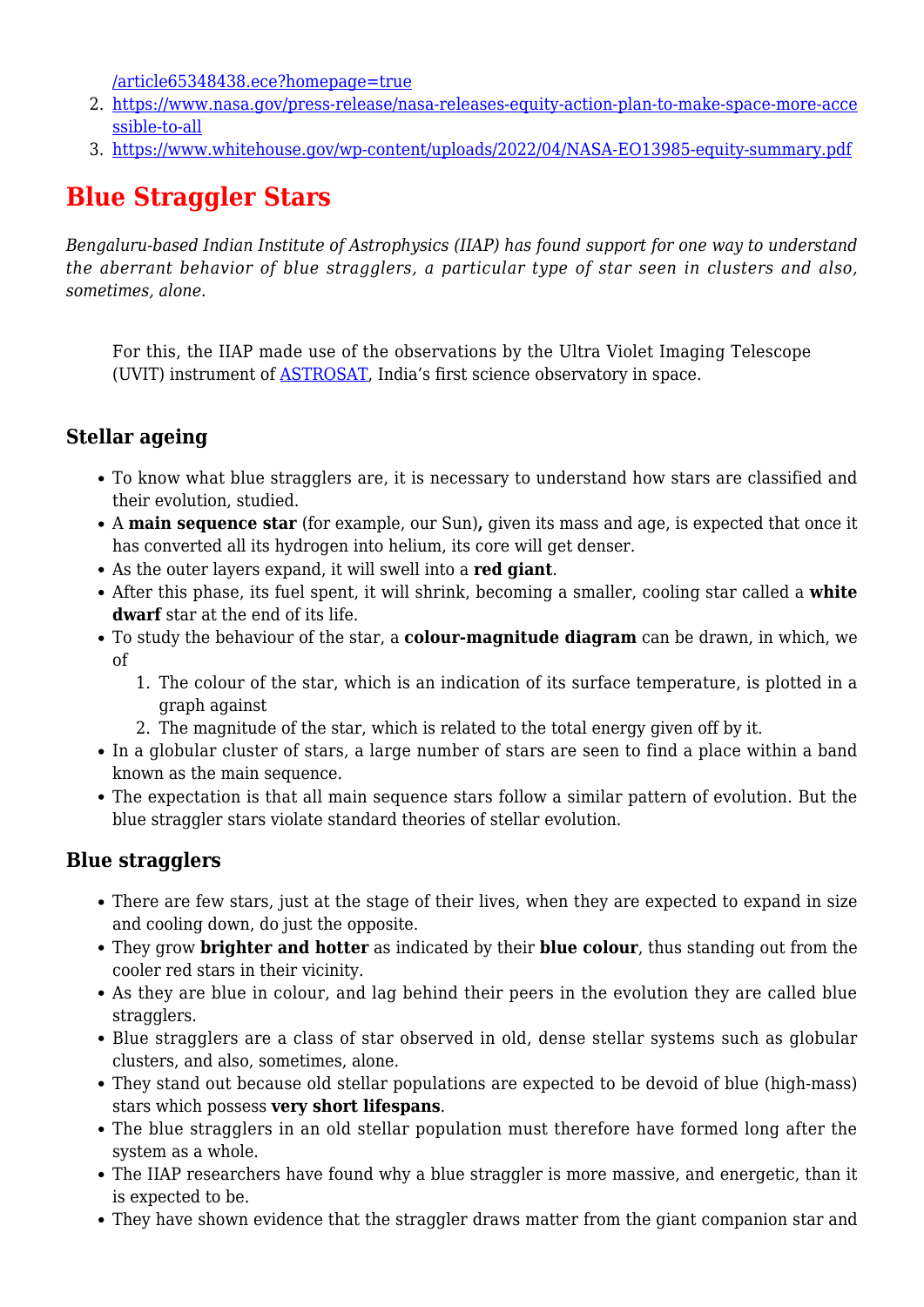grows more massive, hot and blue, and the red giant to end up as a normal or smaller white dwarf.

#### **Reference**

- 1. [https://www.thehindu.com/sci-tech/science/what-makes-blue-straggler-stars-tick/article653447](https://www.thehindu.com/sci-tech/science/what-makes-blue-straggler-stars-tick/article65344766.ece) [66.ece](https://www.thehindu.com/sci-tech/science/what-makes-blue-straggler-stars-tick/article65344766.ece)
- 2. <https://astronomy.swin.edu.au/cosmos/B/Blue+Stragglers>
- 3. <https://dst.gov.in/blue-straggler-bigger-and-bluer-star-formed-when-one-star-eats-another>

## **Hermes StarLiner**

*Israel becomes the first-ever country to allow drones in civilian airspace.*

- The Israeli Civil Aviation Authority (CAA) has issued certification to the Hermes Starliner drones.
- This is Israel's first certification for unmanned aircraft vehicles (UAVs) to operate in civilian airspace for the benefit of agriculture, environment, fight against crime, the people and the economy.
- Hermes Starliner was manufactured and developed by Elbit Systems, an Israeli defense electronics company.
- It can fly for up to 36 hours at an altitude of around 7600 m, and can carry an additional 450 kg of thermal, electro-optical, radar and other payloads.
- **Uses** Hermes Starliner will also be able to
	- 1. Participate in anti-terror and border security operations,
	- 2. Perform maritime rescue and search,
	- 3. Take part in securing public events, and
	- 4. Take part in environmental inspection and commercial aviation missions.
- There are two variants Hermes 450 and Hermes 900.
- For safety reasons, international aviation regulations prohibit uncertified aircraft from flying in civilian airspace, limiting the operation of UAVs to unsegregated airspace.

#### **Reference**

- 1. [https://timesofindia.indiatimes.com/travel/travel-news/israel-becomes-first-ever-country-to-allo](https://timesofindia.indiatimes.com/travel/travel-news/israel-becomes-first-ever-country-to-allow-drone-flights-in-civilian-airspace/as89507358.cms) [w-drone-flights-in-civilian-airspace/as89507358.cms](https://timesofindia.indiatimes.com/travel/travel-news/israel-becomes-first-ever-country-to-allow-drone-flights-in-civilian-airspace/as89507358.cms)
- 2. [https://www.business-standard.com/article/international/israel-becomes-first-country-allowing](https://www.business-standard.com/article/international/israel-becomes-first-country-allowing-drones-in-civilian-airspace-minister-122021000160_1.html)[drones-in-civilian-airspace-minister-122021000160\\_1.html](https://www.business-standard.com/article/international/israel-becomes-first-country-allowing-drones-in-civilian-airspace-minister-122021000160_1.html)
- 3. <https://elbitsystems.com/landing/starliner/>

## **Pyramid Schemes and MLM Model**

*The Enforcement Directorate (ED) attached ₹757.77 crore worth of assets of direct-selling company Amway India Enterprises Private Limited, accusing it of running a Multi-level Marketing (MLM) pyramid scam.*

#### **Pyramid Scheme**

- A pyramid scheme is an unsustainable business model in which original investors make money by recruiting others rather than by selling actual products or services.
- In a pyramid scheme, an entity promises participants payment or services primarily for enrolling other people into the scheme, rather than supplying a product or service to the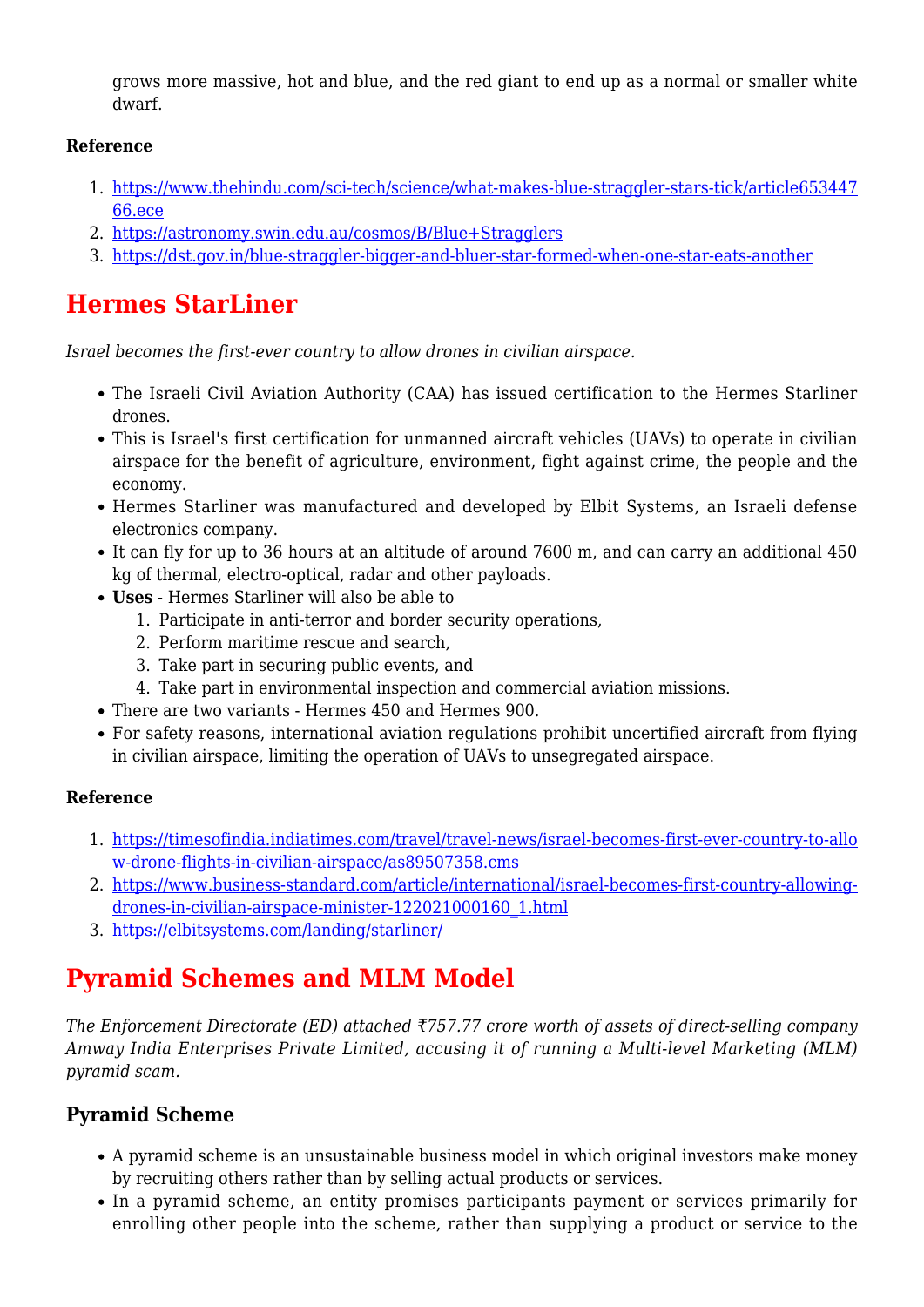public.

- As the new participants rope in fresh recruits, money keeps flowing up the chain eventually making an ever-increasing pyramid or hierarchy.
- These are also called money circulation schemes.
- This scheme becomes unsustainable after a sizable number of people have been roped in, as profits minimise when the acquired money is being circulated amongst the group.

## **MLM Model**

- There is a thin line between a pyramid scheme and an MLM model.
- MLMs are similar in nature to pyramid schemes but differ in that they involve the **sale of tangible goods**.
- The focus on the sale of more products as a **compensation model** rather than commissions for recruiting more members is what differentiates an MLM model from a pyramid scheme.
- Unlike indirect sales companies that use a network of wholesalers, distributors, and retailers to sell their products, MLM companies **rope in members of the public to directly sell their products**.
- These members, while not being employees of the company, recruit more people to join the product selling network, thus putting in place a mechanism that expands this web and revenue.

## **Laws governing these schemes in India**

- In 2021, the Centre released new quidelines for direct selling companies like Tupperware, Amway, and Oriflame, banning them from promoting pyramid or money circulation schemes.
- With the **Consumer Protection (Direct Selling) Rules, 2021**, direct selling companies were for the first time brought under the ambit of the Consumer Protection Act.
- The new Rules were introduced to make these companies liable for the grievances arising out of the sale of goods or services by its direct sellers.
- The rules said that direct selling entities and direct sellers would be prohibited from
	- 1. Promoting a pyramid scheme or
	- 2. Enrolling any person on such scheme or
	- 3. Participating in such arrangement in any manner whatsoever in the garb of doing direct selling business.
- Another legislation banning such activities is the **Prize Chits and Money Circulation Schemes (Banning) Act, 1978**.
- This bans prize chits and money circulation schemes or enrolment as members or participation therein.

#### **Reference**

- 1. [https://www.thehindu.com/news/national/eds-case-against-amway-explained/article6533847ece](https://www.thehindu.com/news/national/eds-case-against-amway-explained/article65338471.ece?homepage=true) [?homepage=true](https://www.thehindu.com/news/national/eds-case-against-amway-explained/article65338471.ece?homepage=true)
- 2. <https://www.investopedia.com/insights/what-is-a-pyramid-scheme/>
- 3. <https://corporatefinanceinstitute.com/resources/knowledge/other/pyramid-scheme/>

# **Desert National Park**

*A green agriculture project, funded by the Food FAO's Global Environment Facility, will act as a lifeline for the Desert National Park (DNP) Rajasthan with the conservation of critical biodiversity and forest landscapes.*